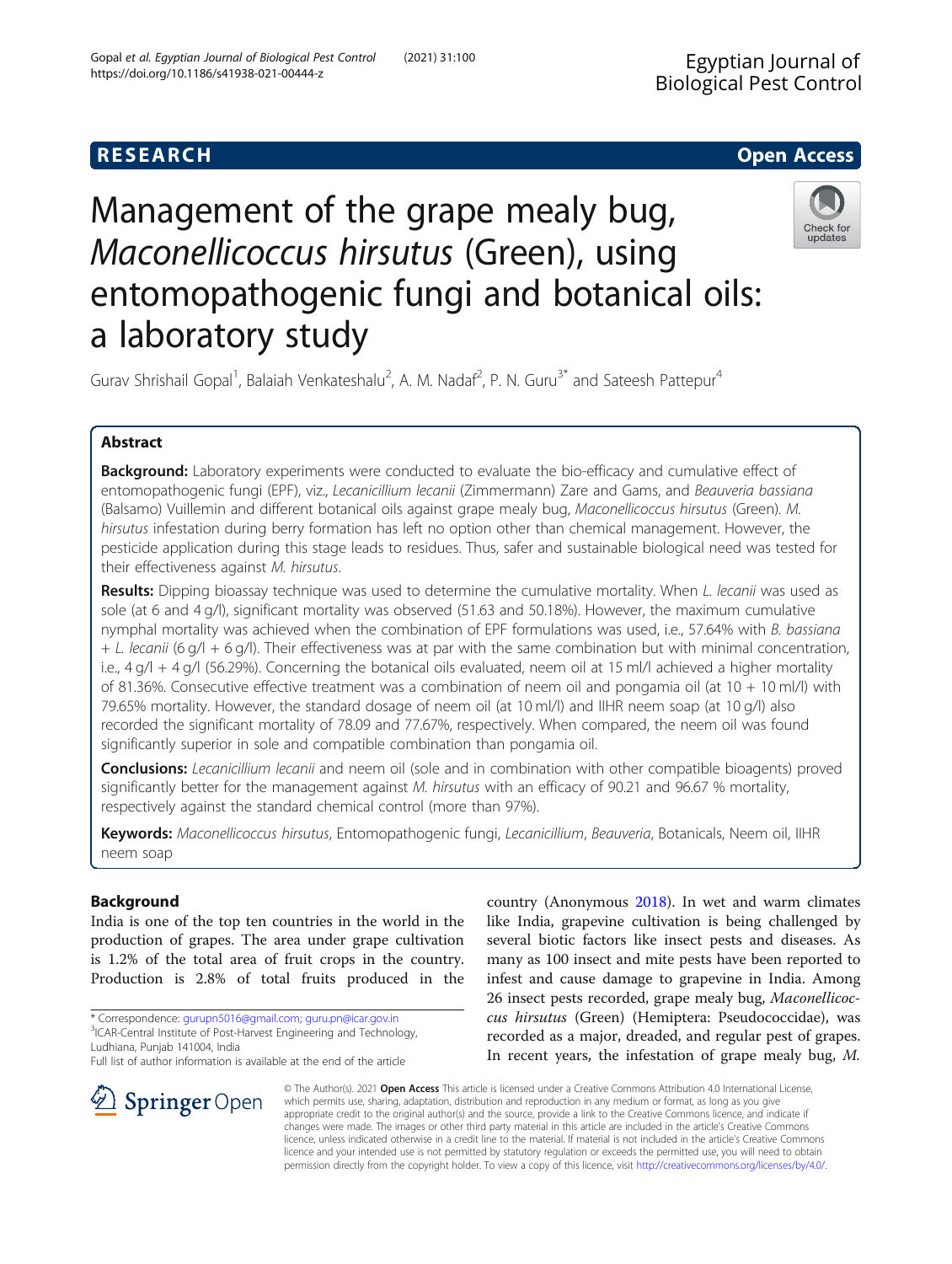hirsutus, has become very severe, making the fruits unfit for consumption and raisin making.

Hot and dry climatic conditions are highly favorable for sucking insects like M. hirsutus. It is present throughout the year but found to be active from June to August and again from November to March. Infestation starts from pruning to the harvest of fruit bunches and was difficult to manage thus also referred to as "hard to kill pest of fruit trees." Grape mealy bug alone reported to cause around 50–100% yield loss in field conditions (Manjunath [1985](#page-7-0)) because of direct and indirect damage. They cause indirect damage by excreting honeydew leading to sooty mold encrustation, loss of photosynthetic ability, and ultimately impairing the quality and quantity of yield.

The management of grape mealy bug is very complicated because of several factors like lack of in-time mealy bug detection and availability of proper monitoring tools and cryptic behavior of the insect. The protective waxy covering over the body of the mealy bug prevents the insecticides from gaining entry into the body of the insect (Geiger et al. [2001](#page-7-0)). The present mealy bug management strategies in grapevine rely solely upon the use of insecticides. The over-dependence on pesticides, particularly during the fruiting stages of crop results in residues in the harvestable produce apart from numerous other drawbacks like pollution, toxicity to non-target animals and plants, and insecticide resistance (Aktar et al. [2009\)](#page-7-0). There is an overwhelming need to develop non-chemical, ecofriendly, and sustainable management strategies against mealy bug.

Botanical oils are widely used in insect management because of their repellent property, antifeedant nature, growth-inhibiting activity, easy biodegradability, and safety to non-target insects (Oparaeke et al. [2005](#page-7-0)). Similarly, entomopathogenic fungi (EPF) are relatively broader in the mode of entry (both contact and systemic) and target group compared to other biological options. Integration of selected strains of EPF with selective botanical or insecticides can improve the control efficiency, besides decrease, the amount of insecticides required, minimize the risks of environmental contamination, and can delay the expression of insecticide resistance in insect pests. However, the botanical oils and EPF, when used alone were proven less effective under field conditions leading to low adaptability.

Therefore, the present experimentation objective was to evaluate the enhanced efficacy of the combination of EPF, viz., Beauveria bassiana and Lecanicillium lecanii, and botanical oils, viz., neem oil and pongamia oil against *M. hirsutus* under laboratory conditions.

# **Methods**

#### Test insect (Maconellicoccus hirsutus) culture

Ripened red pumpkins of medium size with ridges and grooves with a small stalk were used. Minor wounds on the pumpkins were plugged with paraffin wax. To prevent rotting, the pumpkins were treated with 0.1% carbendazim 50 WP at 1 g/l of water for 10 s and shade dried for 4 h. A simple roping technique has been adopted with 2–4 mm cotton thread tied over the pumpkin both vertically and horizontally (Babu and David [1999](#page-7-0)). The egg sacs of mealy bugs were collected from grape orchards and released on pumpkins. The inoculated pumpkins were kept in wooden cages (30  $\times$  30  $\times$ 33 cm) with sliding glass in the front and mesh cage on all other sides for population buildup (Katake and Balikai [2008\)](#page-7-0). Fully matured mealy bugs developed within 30 to 40 days. The subsequent culture was maintained by periodic transfers of mealy bugs to fresh pumpkins under laboratory conditions.

#### Preparation of entomopathogenic fungi (EPF) solutions

Local strains of EPF, viz., *B. bassiana* (WP with  $2 \times 10^8$ cfu/g) and *L. lecanii* (WP with  $2 \times 10^8$  cfu/g), and their combinations were used as treatments (Table [1\)](#page-2-0). The cultures of EPF, viz., B. bassiana and L. lecanii, were obtained from biocontrol laboratory, UHS, Bagalkote, India. The formulations of 80% WP containing  $2 \times 10^8$ cfu/g were utilized for the treatment. The formulated products were kept under normal room temperature and RH (30–35 °C and 90–95%, respectively). The silicon-based agricultural adjuvant (Sure shot®) was obtained from local market, used a wax dissolving agent.

#### Preparation of botanical oil solution

In total, 16 treatments were carried out, comprising neem oil, pongamia oil, fish oil rosin soap (FORS) ,and their combinations along with azadirachtin, IIHR neem soap, standard checks, and untreated control. Treatments were replicated thrice and laid out in CRD. Treatment solution of five liters was prepared in a plastic container distilled with water along with the wetting agent, Sure shot® (0.25 ml/l) for tuber dip treatment. The locally available neem and pongamia oils were obtained (extracted from plants) from the market and are used as such along with adjuvant (Sure shot). The adjuvant acts as a surfactant, and it dissolves the wax coating. It helps in uniform spread of oils and their easy dissolve in the water.

# Culturing on potato tubers

Good quality, medium-sized potato tubers with robin eyes were placed in plastic trays  $(45 \times 30 \times 10 \text{ cm})$ filled 3/4th with sterilized river sand. Carbendazim (Bavistin®) was added at 5 g/kg of sterilized sand and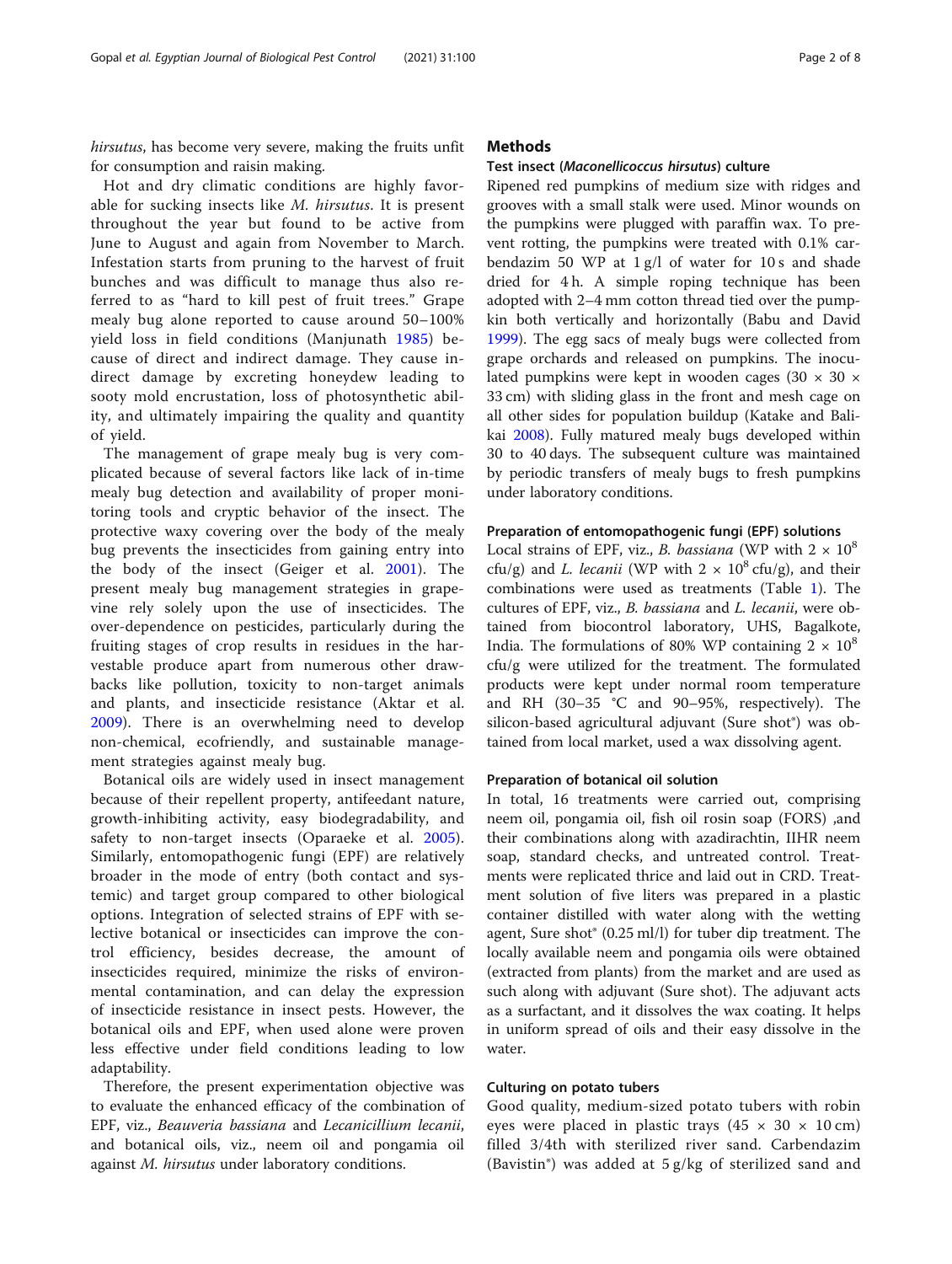| Tr. no.        | <b>Treatments</b>                | Colony units/gram     | Formulation | Concentration (g or ml/l of water) |
|----------------|----------------------------------|-----------------------|-------------|------------------------------------|
|                | Lecanicillium lecanii            | $2 \times 10^8$ cfu/g | <b>WP</b>   | 2                                  |
| 2              | L. lecanii                       | $2 \times 10^8$ cfu/g | <b>WP</b>   | 4                                  |
| 3              | L. leanii                        | $2 \times 10^8$ cfu/g | <b>WP</b>   | 6                                  |
| $\overline{4}$ | Beauveria bassiana               | $2 \times 10^8$ cfu/g | <b>WP</b>   | 2                                  |
| 5              | B. bassiana                      | $2 \times 10^8$ cfu/g | <b>WP</b>   | 4                                  |
| 6              | B. bassiana                      | $2 \times 10^8$ cfu/g | <b>WP</b>   | 6                                  |
| 7              | L. lecanii + B. bassiana         | $2 \times 10^8$ cfu/g | <b>WP</b>   | $2 + 2$                            |
| 8              | L. lecanii + B. bassiana         | $2 \times 10^8$ cfu/g | <b>WP</b>   | $4 + 4$                            |
| 9              | L. lecanii + B. bassiana         | $2 \times 10^8$ cfu/g | <b>WP</b>   | $6 + 6$                            |
| 10             | Imidacloprid 17.8 SL (Confider®) |                       |             | 0.25                               |
| 11             | Wetting agent (Sure shot®)       |                       |             | 0.25                               |
| 12             | Distilled water (sole)           |                       |             |                                    |
| 13             | Untreated control (no spray)     |                       |             |                                    |

<span id="page-2-0"></span>Table 1 Treatment details for the efficacy of entomopathogenic fungi against Maconellicoccus hirsutus

Note: Imidacloprid 17.8 SL (Confider®) was used as a chemical check. The formulations of entomopathogenic fungi used were L. lecanii (Krishnaprabha verticillium® 80 WP) and B. bassiana (Krishnaprabha Beauveria ® 80 WP)

mixed well to avoid fungal infection to the tubers and to avoid rotting of potato sprouts. These trays were kept in a separate darkroom to facilitate quick sprouting. After 7 days tubers containing 4–5 sprouts were removed carefully to avoid damage. The potato sprouts were inoculated with mealy bug crawlers (30–35 crawlers/sprout), using a hair brush. The inoculated sprouts were kept in the rearing room for their establishment. After 5 days, only around 20 numbers of 2nd instar crawlers were retained on sprouts.

#### Tuber dip bioassay

The established potato sprouts with 20 numbers of 2nd instar crawlers were dipped in treatment solution (5 lit) for 30 s and shade dried. The treated sprouts were then rearranged in sand-filled trays at equidistance and maintained at  $25 \pm 5$  °C and  $75 \pm 5$  RH (Mohamed [2016](#page-7-0)). Three replications with 8 such mealy bug colonized sprouts per each replication were dipped in a chemical solution, thus  $\sim$  480 mealy bugs per treatment were tested.

#### **Observations**

The mortality of nymphs was recorded at 3, 5, 7, 9, 11, and 15 days after tuber dip bioassay treatment. The immobilized crawlers were recorded as dead and further confirmed by observing under the microscope for spores. Cadavers of dead mealy bugs were kept in a humid chamber for 2 days or inoculated on to Petri plates containing PDA to observe the hyphal growth, for further confirmation.

### Statistical analysis

The number of mealy bugs found dead per mealy bugs released or recorded initially (pre-treatment count of 20) on the sprouts was used to calculate mortality. The percent mortality of mealy bugs was worked out by using Abbott's formula for each treatment in all replications. Before statistical analysis, data on corrected percent mortality was subjected to arcsine transformation and performed one-way ANOVA by adopting the "Fisher's analysis of variance technique." The means were compared at 5% CD using Duncan's multiple range test (DMRT) (Gomez and Gomez, [1984](#page-7-0)).

No. in T after treatment

Corrected mortality ð Þ¼ % ð Þ-1− --------------------- 100

#### No. in Co after treatment

where n is the number of insect or population, T is treated, and Co is control

# Results

The experimental results by dipping bioassay indicated the superiority of all the treatments over water spray (UTC) throughout the experimental period. Nymphs infected with the EPF were turned relatively hard and mummified. After 24 h of the death of the nymphs, germination of the conidia and penetration of hyphae through the integuments of nymphs were observed. Later, the entire body surface was covered with mycelial growth.

# Efficacy of entomopathogenic fungi

The data regarding the average cumulative mortality of nymphs of mealy bug caused by different treatments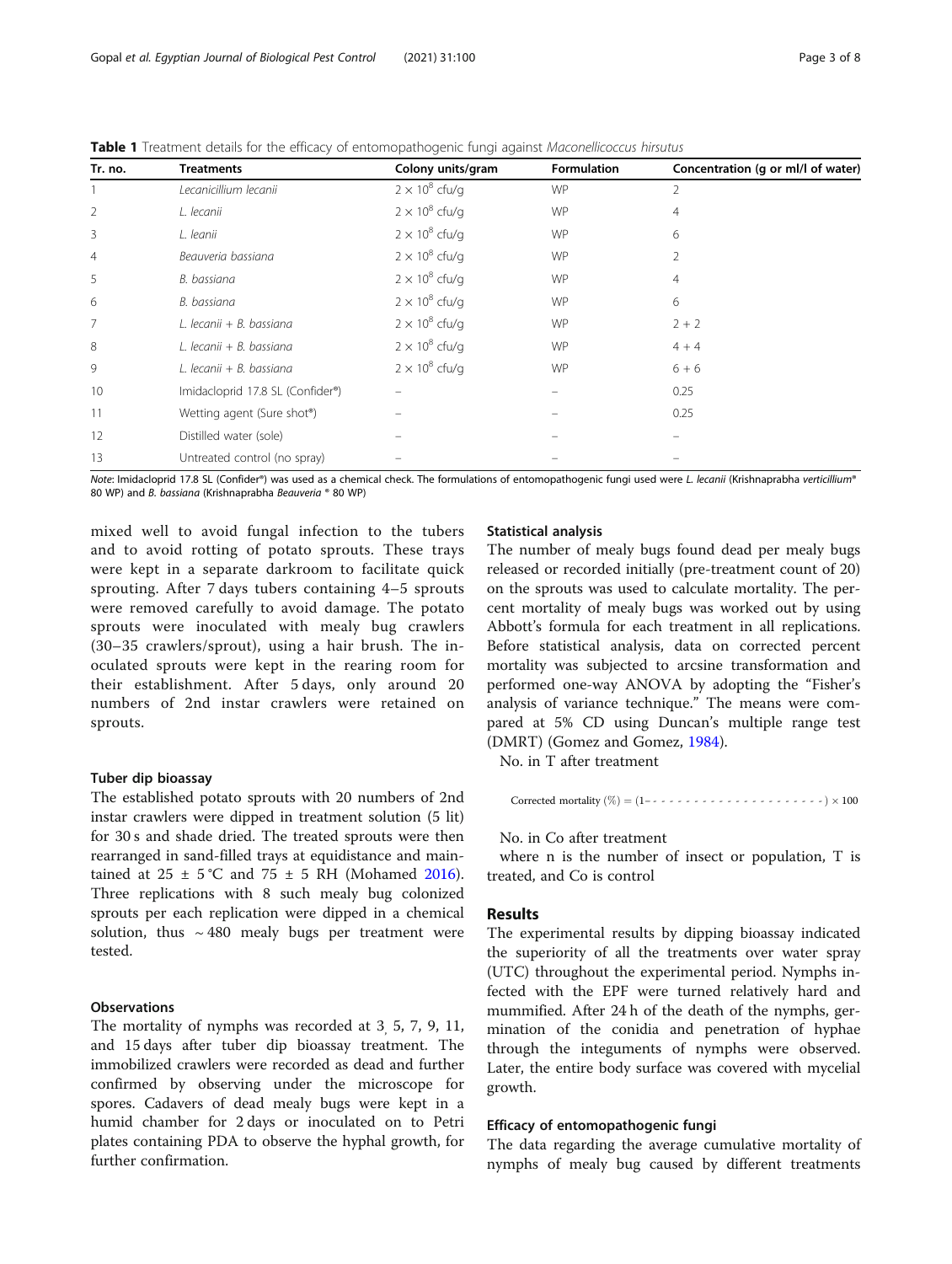after dipping bioassay experiments were found statistically significant at every interval of observations, i.e., 3, 5, 7, 9, 11, and 15 DAT (Table 2). The data indicated that combinations of fungal pathogens (B. bassiana and L. lecanii) at different doses recorded significantly higher per cent mortality of nymphs than the sole treatments. Combination of B. bassiana at  $6 g/l + L$ . *lecanii* at  $6 g/l$  recorded the highest mortality of 90.21% at 15 days after treatment and was at par with B. bassiana at  $4 g/l + L$ . lecanii at  $4$ g/l (88.96%). The next promising treatments in recording moderate percent mortality of nymphs were L. lecanii at 6 and 4 g/l (82.30 and 83.96% at 15 DAT, respectively).

Considering the overall performance of the different treatments, the significantly highest mean mortality of mealy bug nymphs was registered in chemical check, imidacloprid 17.8 SL at 0.25 ml/l (87.61%). Among the fungal bioagents, combinations of B. bassiana  $(6 g) + L$ . lecanii  $(6 g)$  recorded numerically the highest mean nymphal mortality (57.64%), and it was statistically at par with its next concentration, B. bassiana  $(4 g) + L$ . lecanii  $(4 g)$ (56.29%) and were significantly superior over rest of treatments and found most effective in causing mortality of mealy bugs. Among the sole treatments L. lecanii at  $6 \text{ g/l}$  (51.63%), followed by *L. lecanii* at 4  $g/l$  (50.18%) found best. On the contrary, B. bassiana treatments recorded relatively lower percent mortality of mealy bugs than L. lecanii. The treatment, B. bassiana at 6 g, recorded only 30.97% mortality almost equal to *B. bassiana* at  $4g(30.56\%).$ 

# Efficacy of botanical oils against M. hirsutus

The experimental results by dipping bioassay indicated the superiority of all the treatments over water spray (UTC) throughout the experimental period (Table [3](#page-4-0)). Among the botanicals, neem oil at 15 ml/l recorded significantly highest % mortality of mealy bugs (60.00, 71.46, and 78.13% at 3, 5, and 7 DAT, respectively) and was statistically at par with neem oil at 10 ml/l (76.88%) at 7 DAT and were significantly superior over, pongamia oil at 15 ml/l (32.71%) and fish oil rosin soap at 15 ml/l (63.55%). However, the chemical check imidacloprid 17.8 SL at 0.25 ml/l was obviously superior to other treatments by recording mortality of 91.88%.

Among the botanicals, maximum mean nymphal mortality was noticed in neem oil at 15 ml (81.36%). The next best order of effectiveness was neem oil (10 ml) + pongamia oil (10 ml) (79.65%), neem oil at 10 ml (78.09%), and IIHR neem soap at 10 g (77.67%). However, FORS at 10 ml recorded moderate mortality of 63.38% and was statistically on par with its high concentration at 15 ml (60.74%). The treatments, pongamia oil at 15 ml and 10 ml, were found very less effective and recorded moderate mealy bug mortality with 36.63 and 35.11%, respectively. The mean mealy bug mortality registered in chemical check, imidacloprid 17.8 SL at 0.25 ml was significantly the highest (89.69%).

# **Discussion**

The fungal pathogens act primarily by cuticular degradation, followed by the development of fungal hyphae and spores on the insect body. The cuticular degradation may be due to the secretion of hydrolytic enzymes such

| Treatment       | <b>Treatment details</b>              | Cumulative mortality of nymphs (%) |                         |                            |                            |                            |                            |  |
|-----------------|---------------------------------------|------------------------------------|-------------------------|----------------------------|----------------------------|----------------------------|----------------------------|--|
|                 |                                       | 3DAT                               | 5DAT                    | 7DAT                       | 9DAT                       | 11DAT                      | 15DAT                      |  |
| T <sub>1</sub>  | Lecanicillium lecanii at 2q/l         | $10.00^{\circ}$ (18.42)            | $16.46^{\circ}$ (23.90) | $32.09^e$ (34.48)          | 46.88 $^{\circ}$ (43.19)   | $57.92d$ (49.54)           | 67.08 <sup>e</sup> (54.97) |  |
| T <sub>2</sub>  | L. lecanii at 4q/l                    | $12.92d$ (21.05)                   | $27.09c$ (31.33)        | 45.00 $^{\circ}$ (42.11)   | 58.13 $^d$ (49.66)         | 73.96° (59.30)             | $83.96^{\circ}$ (66.38)    |  |
| T <sub>3</sub>  | L. lecanii at 6q/l                    | $17.50^{\circ}$ (24.71)            | $28.75^{\circ}$ (32.41) | 47.08 $^{\circ}$ (43.31)   | $63.34^c$ (52.72)          | 70.84 <sup>c</sup> (57.31) | $82.30^{\circ}$ (65.11)    |  |
| T4              | Beauveria bassiana at 2q/l            | $4.799$ (12.57)                    | $13.13f$ (21.17)        | 17.50 <sup>9</sup> (24.69) | 32.09 <sup>9</sup> (34.48) | $35.63f$ (36.62)           | 42.719 (40.79)             |  |
| T <sub>5</sub>  | B. bassiana at 4q/l                   | 5.84 <sup>9</sup> (13.96)          | $12.92f$ (21.01)        | $25.42^{f}$ (30.25)        | 37.09 <sup>f</sup> (37.50) | 46.67 $^{\circ}$ (43.07)   | 55.42 <sup>f</sup> (48.09) |  |
| T <sub>6</sub>  | B. bassiana at 6q/l                   | $7.92f$ (16.33)                    | $13.54ef$ (21.54)       | 27.29 <sup>f</sup> (31.47) | $35.84^{f}$ (36.75)        | 44.59 <sup>e</sup> (41.87) | 56.67 <sup>f</sup> (48.81) |  |
| T7              | B. bassiana + L. lecanii at 2q/l each | $11.88$ <sup>de</sup> (20.13)      | $20.21d$ (26.66)        | $40.00d$ (39.21)           | 54.79 <sup>d</sup> (47.73) | $60.00d$ (50.75)           | 75.63 <sup>d</sup> (60.42) |  |
| T8              | B. bassiana + L. lecanii at 4q/l each | $18.96^{bc}$ (25.76)               | $33.75^b$ (35.49)       | 48.13 $^{\circ}$ (43.91)   | $68.75^{\rm b}$ (55.99)    | $79.17^b$ (62.86)          | 88.96 <sup>b</sup> (70.64) |  |
| T <sub>9</sub>  | B. bassiana + L. lecanii at 6q/l each | $20.42^b$ (26.84)                  | $35.00b$ (36.25)        | 52.71 <sup>b</sup> (46.53) | $66.25^{bc}$ (54.46)       | $81.25^b$ (64.33)          | $90.21b$ (71.77)           |  |
| T <sub>10</sub> | Imidacloprid 17.8 SL at 0.25ml/l      | 70.42 <sup>a</sup> (57.04)         | $81.67a$ (64.64)        | 89.17 <sup>ª</sup> (70.79) | 92.08 <sup>ª</sup> (73.70) | 95.21 <sup>ª</sup> (77.37) | 97.08 <sup>ª</sup> (80.49) |  |
| T <sub>11</sub> | Wetting agent + water at 0.25ml/l     | $1.04^h$ (5.79)                    | $1.46^9$ (6.90)         | $1.67^h$ (7.39)            | $2.09h$ (8.28)             | $2.92^9$ (9.82)            | $3.54^h$ (10.83)           |  |
| T <sub>12</sub> | Water alone                           | $0.00^{\dagger}$ (0.00)            | $1.049$ (5.79)          | $1.25^h$ (6.42)            | $1.25^h$ (6.42)            | $1.46^h$ (6.90)            | $1.67i$ (7.39)             |  |
| T <sub>13</sub> | Untreated control                     | $0.00^{\dagger}$ (0.00)            | $0.00h$ (0.00)          | $0.00^{\dagger}$ (0.00)    | $0.00^{\dagger}$ (0.00)    | $0.00^{\dagger}$ (0.00)    | $0.00^{j}$ (0.00)          |  |

**Table 2** Efficacy of entomopathogenic fungi against Maconellicoccus hirsutus under laboratory condition

Note: Twenty mealybug nymphs per sprout were released and considered as pre-treatment count  $(20 \times 8 \times 3 = 480$  mealybugs per treatment). Figures in the parentheses are arcsine transformed values; the mean values with the same alphabetical superscripts are statistically non-significant as per DMRT DAT days after treatment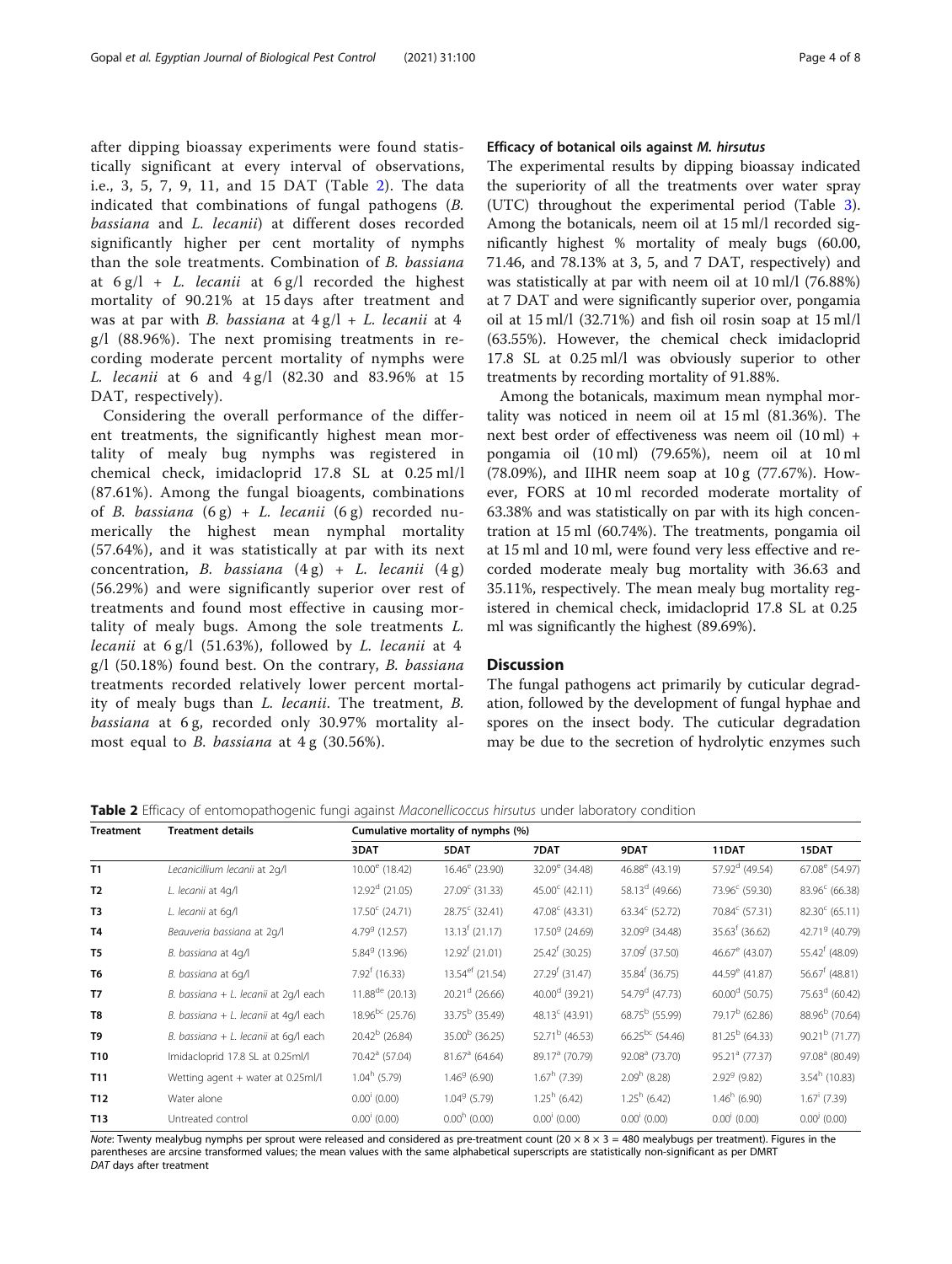|                 | <b>Treatment Treatment details</b>                            | Mortality of nymphs (%)        |                                |                                |                                 |                                 |                                |
|-----------------|---------------------------------------------------------------|--------------------------------|--------------------------------|--------------------------------|---------------------------------|---------------------------------|--------------------------------|
|                 |                                                               | 3DAT                           | 5DAT                           | 7DAT                           | 9DAT                            | 11DAT                           | 15DAT                          |
| T1              | Azadirachtin 10,000ppm at 1ml/l                               | 44.79 <sup>e</sup> (41.99)     | 54.38 <sup>e</sup> (47.49)     | $73.96^{cd}$<br>(59.32)        | 76.04 <sup>c</sup><br>(60.68)   | 79.17 <sup>d</sup><br>(62.86)   | $82.92^{f}$ (65.61)            |
| T <sub>2</sub>  | Neem oil at 10 ml/l                                           | 56.46bcd<br>(48.69)            | $67.92^{bc}$<br>(55.49)        | 76.88bc<br>(61.31)             | 85.00 <sup>b</sup><br>(67.31)   | 92.92 <sup>b</sup><br>(74.59)   | 94.17 <sup>cd</sup><br>(76.12) |
| T3              | Neem oil at 15 ml/l                                           | 60.00 <sup>b</sup> (50.76)     | 71.46 <sup>b</sup> (57.72)     | 78.13bc<br>(62.15)             | 87.92 <sup>b</sup><br>(69.74)   | 93.96 <sup>b</sup><br>(75.82)   | 96.67 <sup>b</sup><br>(79.97)  |
| T <sub>4</sub>  | IIHR neem soap at 10g/l                                       | 55.00 <sup>cd</sup><br>(47.85) | 62.09 $^d$ (51.98)             | $80.42^b$ (63.79)              | 86.05 <sup>b</sup><br>(68.12)   | 90.21 $^{\circ}$<br>(71.81)     | 92.30 <sup>de</sup><br>(73.93) |
| T <sub>5</sub>  | Pongamia oil at 10 ml/l                                       | $15.84^h$ (23.42)              | $23.55h$ (29.00)               | 31.88 <sup>9</sup> (34.33)     | $40.42$ <sup>f</sup><br>(39.46) | 46.889<br>(43.19)               | $52.09i$ (46.18)               |
| T <sub>6</sub>  | Pongamia oil at 15 ml/l                                       | $20.639$ (26.96)               | 24.79 <sup>h</sup> (29.82)     | 32.719 (34.86)                 | 39.79f<br>(39.09)               | 48.549<br>(44.15)               | 53.34 <sup>i</sup> (46.89)     |
| T7              | Neem oil at 5 ml /l + Pongamia oil at 5 ml/l                  | 54.17 <sup>d</sup> (47.37)     | 66.88bcd<br>(54.86)            | 70.00 <sup>d</sup> (56.86)     | $73.34^c$<br>(58.98)            | $81.67$ <sup>d</sup><br>(64.63) | $90.84^e$<br>(72.39)           |
| T <sub>8</sub>  | Neem oil at 10 ml /l + Pongamia oil at 10<br>$m$ <sub>/</sub> | 59.17bc<br>(50.27)             | 69.38bc<br>(56.44)             | 75.83bcd<br>(60.55)            | 86.25 <sup>b</sup><br>(68.28)   | 91.88bc<br>(73.46)              | $95.42^{bc}$<br>(77.92)        |
| T9              | FORS at 5 ml /l                                               | 30.00 <sup>f</sup> (33.18)     | 32.50 <sup>9</sup> (34.74)     | 39.80 <sup>f</sup> (39.09)     | $49.17^e$<br>(44.51)            | 55.00 <sup>f</sup> (47.85)      | 59.79h<br>(50.63)              |
| T <sub>10</sub> | FORS at 10 ml /l                                              | $51.67^{cd}$<br>(48.09)        | 55.42 <sup>e</sup> (48.09)     | $61.25^e$ (51.49)              | $64.38^{d}$<br>(53.38)          | $72.09^e$<br>(58.11)            | 75.42 <sup>9</sup><br>(60.26)  |
| T11             | FORSat 15 ml /l                                               | 42.29 <sup>e</sup> (40.55)     | 42.71 <sup>f</sup> (40.79)     | 63.55 <sup>e</sup> (52.84)     | 67.08 <sup>d</sup><br>(54.98)   | $71.46^e$<br>(57.70)            | 77.30 <sup>9</sup><br>(61.52)  |
| T <sub>12</sub> | Neem oil + pongamia oil + FORS at 5 ml /l<br>each             | 53.13 <sup>d</sup> (46.77)     | 65.42 <sup>cd</sup><br>(53.96) | 72.92 <sup>cd</sup><br>(58.67) | $77.71^c$<br>(61.83)            | 78.96 <sup>d</sup><br>(62.70)   | 84.79 <sup>f</sup> (67.03)     |
| T13             | Imidacloprid 17.8SL at 0.25ml/l                               | 71.67 <sup>a</sup> (57.84)     | $82.29a$ (65.13)               | 91.88 <sup>a</sup> (73.46)     | $95.84^{a}$<br>(78.25)          | 97.29 <sup>a</sup><br>(80.71)   | 99.17 <sup>a</sup><br>(84.80)  |
| T14             | Water + wetting agent at 0.25ml/l each                        | $1.25^{\mathrm{i}}$ (6.42)     | $1.67^{\mathrm{i}}$ (7.39)     | $1.88h$ (7.87)                 | $2.299$ (8.68)                  | $2.92h$ (9.82)                  | $3.75^{j}$ (11.16)             |
| T15             | Water alone                                                   | $0.00^{j}$ (0.00)              | $1.04^{i}$ (5.79)              | $1.25^h$ (6.42)                | $1.259$ (6.42)                  | $1.46^{\mathrm{i}}$ (6.90)      | $1.88k$ (7.87)                 |
| T <sub>16</sub> | Untreated control                                             | $0.00^{j}$ (0.00)              | $0.00^{j}$ (0.00)              | $0.00^{\dagger}$ (0.00)        | $0.00h$ (0.00)                  | $0.00^{j}$ (0.00)               | $0.00^{1}$ (0.00)              |

<span id="page-4-0"></span>Table 3 Efficacy of botanical oils against Maconellicoccus hirsutus under laboratory condition

Note: Twenty mealybug nymphs per sprout were released and considered as pre-treatment count (20  $\times$  8  $\times$  3 = 480 mealybugs per treatment). Figures in the parentheses are arcsine transformed values; the mean values with the same alphabetical superscripts are statistically non-significant as per DMRT DAT days after treatment, FORS Fish Oil Rosin Soap

as proteases, lipases, and chitinases which play an important role in the infection process (Banu et al. [2010\)](#page-7-0).

Among the sole and combinational treatments of EPF, the combination of L. lecanii with B. bassiana was found superior over the sole treatments (Fig. [1](#page-5-0)). When these biopesticides used in sole, L. lecanii was found significantly superior to B. bassiana at the tested doses (4 and 6 g/l). These bioagents were found effective in reducing the mealy bug population by causing mortality at the range of 42.71% to more than 90% at 15 DAT. The maximum mortality in the combination of both B. bassiana and *L. lecanii* may be attributed to potentiation but with limited synergetic action of both the entomopathogens. When used in sole, the *L. lecanii* recorded 83.96% mortality at the highest concentration and was almost 2 times significant than *B. bassiana* that recorded only 56.67% mortality at the same concentration. Of the two EPF, L. lecanii showed a high mortality on all stages of mealy bugs, which is in agreement with the results of

Russell and Paterson [\(2006\)](#page-7-0). The highest efficacy on mealy bugs could be because of production of mycotoxins, viz., helvolic acid, bassianolide, cytochalasin C and D, destruxins, and faster mycelial growth to penetrate into the body of the host which caused septicemia to the mealy bug, leading to early death as compared to other entomopathogens like Metarhizium anisopliae (Metschinkoff) Sorokin and B. bassiana (Banu et al. [2010](#page-7-0)).

The treatments with B. bassiana recorded lower nymphal mortality (around 20–30%) on grape mealy bug than to L. lecanii. Similarly, Amala et al. ([2014](#page-7-0)) reported that *B. bassiana* was less effective against grape mealy bug than *L. lecanii* with LC<sub>50</sub> and LT<sub>50</sub> values of 1.5  $\times$ 10<sup>6</sup> and 3.04 days, respectively. Jeyarani et al. ([2011](#page-7-0)) also reported that B. bassiana could cause 50% mortality of cotton mealy bug, Planococcus solenopsis Tinsley (Hemiptera: Pseudococcidae) at  $3.6 \times 10^7$  spore/ml concentration and is in conformity with present findings, wherein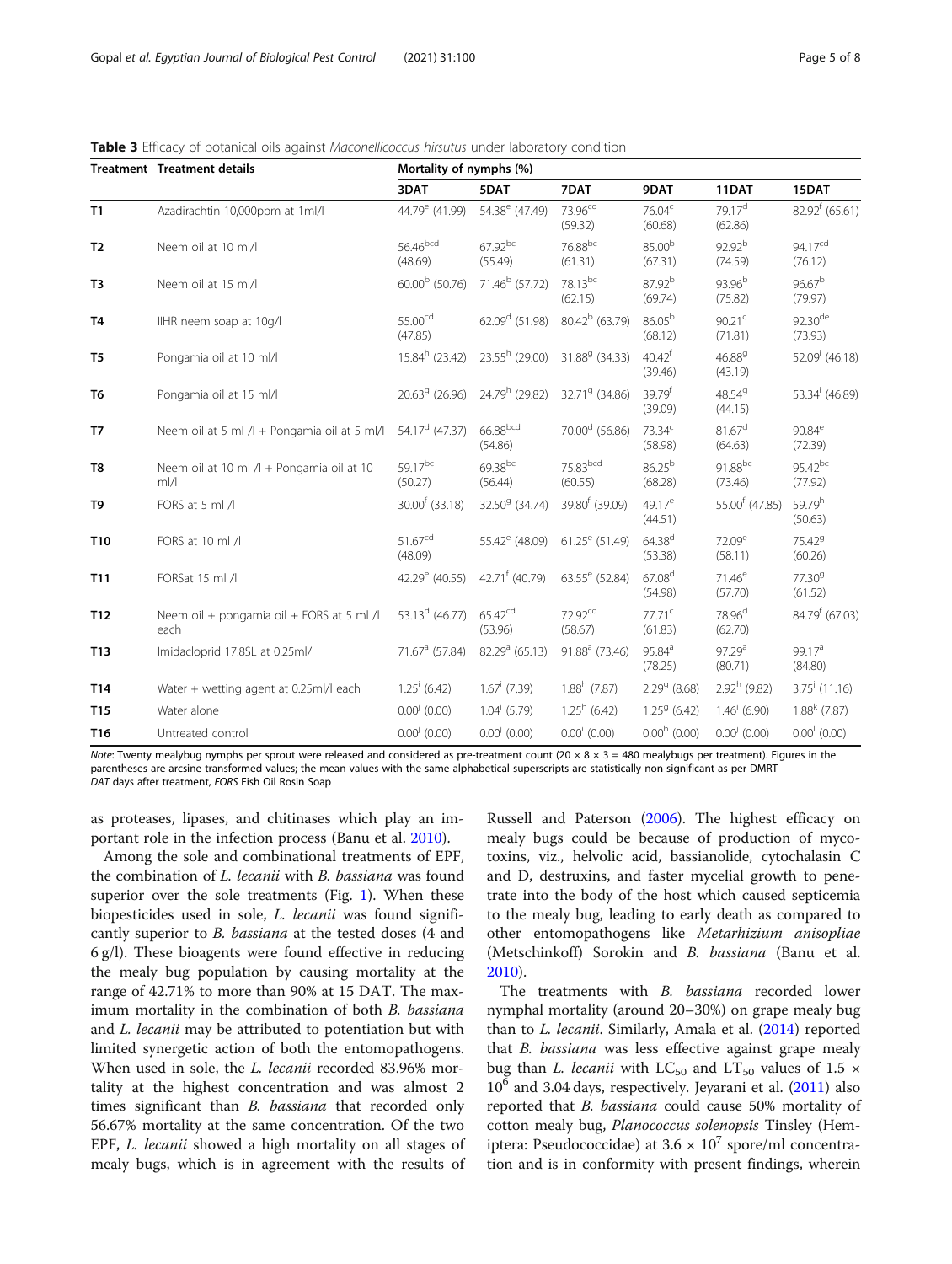<span id="page-5-0"></span>

the present trial the spore concentration used was  $2 \times$  $10^8$  cfu/ml. Kanitkar et al. [\(2020\)](#page-7-0) revealed that application of Brigade-BL (B. bassiana) at 5.0 ml/l with 2 sprayings resulted in reduction of mealy bug colonies up to 67.82 and 75.68% in foundation and fruiting pruning, respectively. Similarly, it has not resulted in any abnormality and phytotoxic effects like leaf chlorosis, tip burning, necrosis, epinasty, and rusting on grapevines and were found compatible with Buprofezin 25 SC chemical insecticide.

Treatment with insecticide, imidacloprid at 0.25 ml/l significantly affected the mealy bug population by recording mortality of more than 90%. The systemic nature of imidacloprid in tuber dip bioassay, resulted in effective suppression of mealy bugs whereas, the topical application of contact insecticides many times fail to cause mortality in mealy bugs because of the heavy waxy coatings on the body surface. Reports of Meyerdirk et al. ([2004](#page-7-0)) also suggested some biological characteristics of the pest like secretion of wax, waxy ovisac, and the ability to oviposit on foreign substrates which led to difficulty in control of mealy bugs. Perhaps, this difficulty could be quite evident especially in contact insecticides compared to systemic insecticides.

The use of a wetting agent is very important prerequisite to dissolve waxy secretions in mealy bugs for easy deposition and penetration of fungal bodies. Though wetting agent itself caused negligible mortality of mealy bugs, its addition along with EPF is an essential pre-requisite, as the mode of entry of these EPFs is through the cuticle. In addition to the wetting agents, several other additives have also proved promising in recording increased mortality of mealy bug. A similar kind

of effort made by Chavan and Kadam [\(2010\)](#page-7-0) recorded a maximum of 82.50% mortality of M. hirsutus nymphs in formulations containing V. lecanii + glycerol 8% + Tween 80 at 1% and Arachid oil 0.5%.

The early stages of mealy bugs are more susceptible to fungal biopesticides in general and *L. lecanii* in specific. In the present investigations, the first and second instar nymphs of M. hirsutus were selected and probably are more susceptible to EPF like *L. lecanii* than the later instars. In addition, EPFs had latent infection periods ranging from 5 to 10 days, which results in the escape of infection in late-stage nymphs. Ten days after EPF treatment, the highest mortality of 65.10 and 58.99% of the first and second nymphal instars of M. hirsutus was recorded, respectively, whereas 45.96 and 30.66% mortality in third instar nymphs and adult mealy bugs, respectively (Makadia et al. [2009](#page-7-0)).

In addition to these factors, the time required for infection, moribund, and mortality is important and depends on the stage of the pest. So, the present study was found to be in conformity with the finding of Halder et al. ([2013\)](#page-7-0), where the % mortality of nymphs increased with the increase in time where, 6 days after the spraying, *V. lecanii* (at  $2 \times 10^9$  cfu/g) caused the mortality of 67.11%, followed by *B. bassiana*  $(1 \times 10^8 \text{ cfta/g})$  and *M. anisopliae*  $(1 \times 10^8 \text{ cftg})$  with 62.85 and 56.52% mortality, respectively. Among the 3 tested fungal pathogens, *L. lecanii* at  $1 \times 10^8$  spores /ml was proved to be an efficient entomopathogen with increased efficiency as the infection time prolonged. The mean fecundity of adult females treated with L. lecanii was lower (54.20 eggs/female) with a significant reduction in the hatchability of the eggs (25.20). This is reflected clearly in the present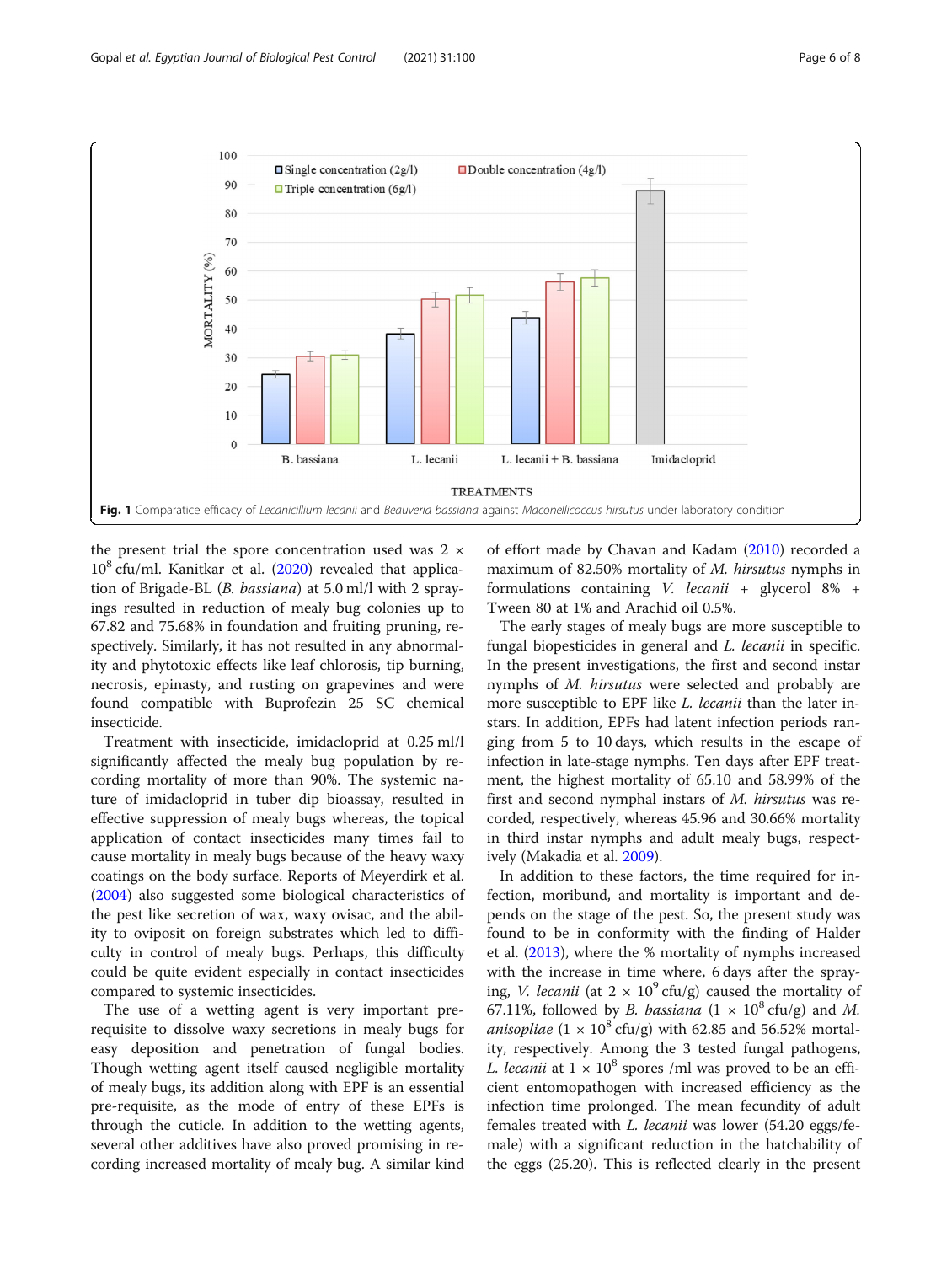studies, indicating greater post pathogenicity and speed of kill in L. lecanii (63.34% in 9 days) than B. bassiana (35.84% in 9 days). Further, the virulence of L. lecanii was maintained even in combination with B. bassiana. L. lecanii recorded 26.00 to 82.28% mortality from first to fourth nymphal instars of mealy bug, M. hirsutus infest-

ing custard apple (Makadia et al. [2009](#page-7-0)). Among the botanical oils/formulations, significantly high cumulative nymphal mortality was noticed in neem oil at 15 ml/l (81.36%) and was statistically on par with neem oil + pongamia oil at  $10 + 10$  ml/l (79.65%), neem oil at  $10 \text{ ml/l}$  (78.09%), and IIHR neem soap at  $10 \text{ g/l}$ (77.67%). In general, the formulations made of or extracted from neem proved effective in managing the mealy bug population. Neem oil acts in many ways like insect growth regulator, feeding deterrent, and larvicidal activity. So, multiple modes of action of neem-based botanical oils qualify it as a unique insecticidal product and proved superior compared to pongamia oil. At 15 ml/l dose, neem oil was found significantly superior to all the other botanicals tested.

Verghese [\(1997\)](#page-7-0) reported 5 and 2.5% neem seed kernel extracts as highly effective in causing mortality of early instar M. hirsutus nymphs after 24 and 48 h, after treatment under laboratory condition, while commercial product, Econeem® (Azadirachtin) 1500 ppm was effective on late instar mealy bugs after 24 and 48 h. of treatment. On the contrary, Banu et al. [\(2010](#page-7-0)) reported a moderate mortality in nymphs and adults (42.22 and 55.56%, respectively) of cotton mealy bug, P. solenopsis with NSKE at 5%, while neem oil + Nirma® powder caused 46.67 and 57.78% mortality of nymphs and adults, respectively, after 48 h of treatment. This might be due to thick waxy coating and high body mass of late instar nymphs and adults. However, early instar nymphs were more susceptible to neem oil at high concentrations (15 ml/l) or in combination with pongamia oil at 10 + 10 ml/l. The results are in close agreement with Kumar et al. [\(1989](#page-7-0)) on the coffee green scale, Coccus viridis (Green) (Hemiptera: Coccidae), and Manjunath et al. [\(1992](#page-7-0)) on mealy bug, M. hirsutus.

More than 70% mortality was exhibited by commercial neem products are supported by Shekhar and Sathyaprasad ([1998](#page-7-0)) who reported appreciable mortality of nymphs (95 to 98%) with Rakshak® and Amruthaguard® (0.5%), while their efficacy reduced on adults (around 51%) of M. hirsutus under laboratory conditions.

The time taken for causing more than 50% mortality of second or third instars was shortest (3 days) in case of neem oil at 15 ml/l (60.00% mortality), indicating quicker penetration and action. The results are corroborated with findings of Halder et al. [\(2013](#page-7-0)) who reported  $LT_{50}$  for neem oil 5% as 93.71 h, while it is blending with a fungal pathogen like L. lecanii, B. bassiana, and M.

anisopliae at 1:1 ratio exhibited  $LT_{50}$  of 87.67, 88.34, and 90.82 h, respectively. So, in the present findings, the superiority of neem oil as a sole treatment is quite evident compared to its blends.

The treatments with pongamia oil at 15 ml/l and 10 ml/l were recorded moderate nymphal mortality of 36.63 and 35.11%, respectively. On the contrary, Verghese and Tandon [\(1987](#page-7-0)) reported that pongamia oil (2%) was very effective in killing crawlers of M. hirsutus, which could be because of high concentrations compared to present studies.

Fish oil rosin soap (FORS) at 10 ml/l recorded moderate nymphal mortality (63.38%) and was on par with FORS at 15 ml/l (60.74%), followed by FORS at 5 ml/l (44.37%). All the combinations of treatments with FORS gave moderate to high mortality and it could be due to enhancement of botanical penetration into insect body by dissolving the waxy filament layer. Overall, FORS concentrations performed inferior than neem oil at similar concentrations.

# Conclusions

In the present study, the virulence of L. lecanii alone and their combinations was higher than that of B. bassiana and among all the different botanicals, neem oil had a different mode of action resulted in causing significantly high mortality of nymphs. The laboratory results of the present study against mealy bug with different EPF and botanicals are useful for further experimental studies under field conditions. Due to the waxy coating on the body, the insecticidal management of mealy bug in the field is quite difficult and in addition, it can create several environmental issues, so encouraging the biopesticide and botanicals oils can be recommended.

#### Abbreviations

NSKE: Neem seed kernel extract; LC<sub>50</sub>: Lethal concentration 50%; LT<sub>50</sub>: Lethal time 50%; SL: Soluble liquid; DAT: Days after treatment; UTC: Untreated control; DMRT: Duncan's multiple range test; ANOVA: Analysis of variance; PDA: Potato dextrose agar; CRD: Completely randomized design; FORS: Fish Oil Rosin Soap; cfu/g: Colony-forming units per gram; WP: Wettable powder; IIHR: Indian Institute of Horticultural Research; EPF: Entomopathogenic fungi; DBT: Days before treatment

#### Acknowledgements

The authors are thankful to the Department of Entomology, University of Horticultural Sciences, Bagalkot, and the entire faculty for providing necessary facilities for conducting the investigation and valuable suggestions during the course of the investigation.

#### Authors' contributions

All authors have read and approved, prepared, and submitted the final manuscript.

GSG: experimentation, recording observations, and analysis of the data BV: formulation of the research and guiding the proper work plan and experimentation

NAM: experimentation and analysis of the data

GPN: paper writing and analysis and interpretation of the data SP: raw material availability, lab culture maintenance, and recording of the observations